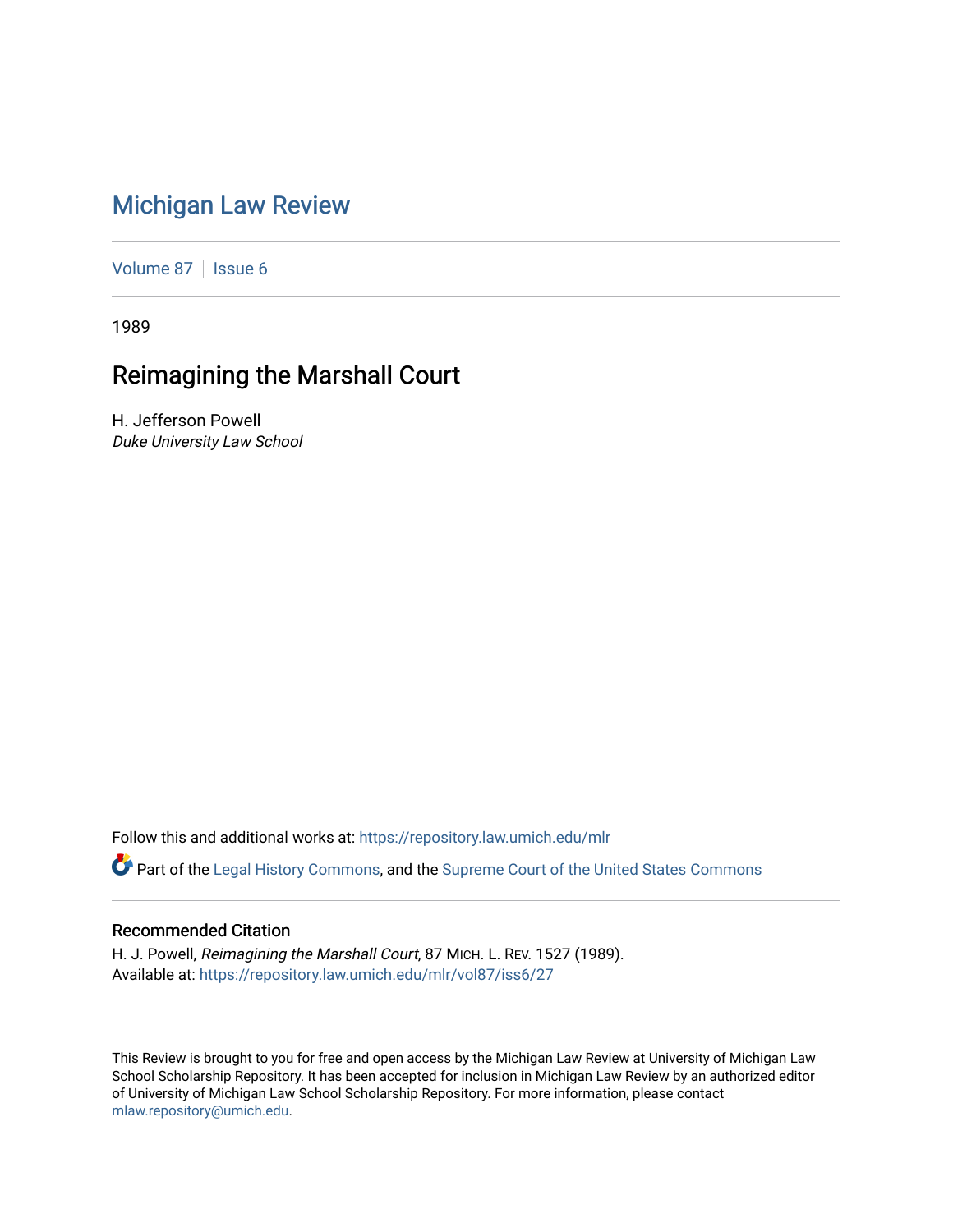## **REIMAGINING THE MARSHALL COURT**

### H. *Jefferson Powell\**

THE MARSHALL COURT AND CULTURAL CHANGE, 1815-1835. By *G. Edward White.* New York: Macmillan. 1988. Pp. xxi, 1009. \$95.

In early 1826, John Marshall responded to two letters from an old friend, Timothy Pickering of Massachusetts. In his letters Pickering reminisced about the course of political events over the previous decades - decades in which the two friends repeatedly had witnessed the defeat of men and measures they supported. Marshall's pessimistic reply prophesied that defeat lay ahead as well as behind, in the fading of recollections and the unwitting or deliberate misrepresentation of history. "Those who follow us will know very little of the real transactions of our day, and will have very untrue impressions respecting men & things." The most positive thing Marshall could write was that their destiny to be misunderstood was not unique. "Such is the lot of humanity."<sup>1</sup>

In the latest volume of *The Oliver Wendell Holmes Devise History of the Supreme Court of the United States,* 2 Professor G. Edward White set himself the task of proving the Chief Justice wrong, and it is my belief that he has succeeded. *The Marshall Court and Cultural Change, 1815-1835* is a brilliant interpretation of John Marshall, and of the Court over which he presided, masterfully executed against the background of that Court's cultural, intellectual and political setting. It is one measure of White's remarkable accomplishment that his reconstruction of the thoughts and actions of Marshall and his contem-

I greatly appreciate Jennifer Hill's comments.

1. Letter to Timothy Pickering (Mar. 20, 1826), in J. OSTER, THE POLITICAL AND Eco-NOMIC DOCTRINES OF JOHN MARSHALL 95 (1914).

2. The other volumes in the Holmes Devise series are J. GOEBEL, ANTECEDENTS AND BE-GINNINGS TO 1801 (vol. I 1971); G. HASKINS & H. JOHNSON, FOUNDATIONS OF POWER -JOHN MARSHALL, 1801-1815 (vol. II 1981); c. SWISHER, THE TANEY PERIOD, 1836-1864 (vol. v 1974); c. FAIRMAN, RECONSTRUCTION AND REUNION, 1864-1888 (vol. VI 1971 and vol. VII 1986); and A. BICKEL AND B. SCHMIDT, THE JUDICIARY AND RESPONSIBILE GOVERNMENT, 1910-1921 (vol. IX 1984): Volumes VIII, X, and XI are forthcoming.

Under the original plan of the Holmes Devise series, the 1815-1835 period was assigned two volume numbers (III and IV), and Professor Gerald Gunther was selected to write them. Although Professor Gunther had undertaken a "prodigious amount of archival research," p. xvii, and had prepared "drafts of long sections," p. xv, he found it necessary to withdraw from the project, and subsequently made his notes and drafts available to Professor White. White's treatment of the period led to a consolidation of the two volumes into a single, tightly organized work.

<sup>•</sup> Visiting Professor, Duke University Law School; Professor of Law, University of Iowa Law School. B.A. 1975, Univ. of Wales; A.M. 1977 (Religion), Duke; M. Div. 1979, J.D. 1982, Yale. - Ed.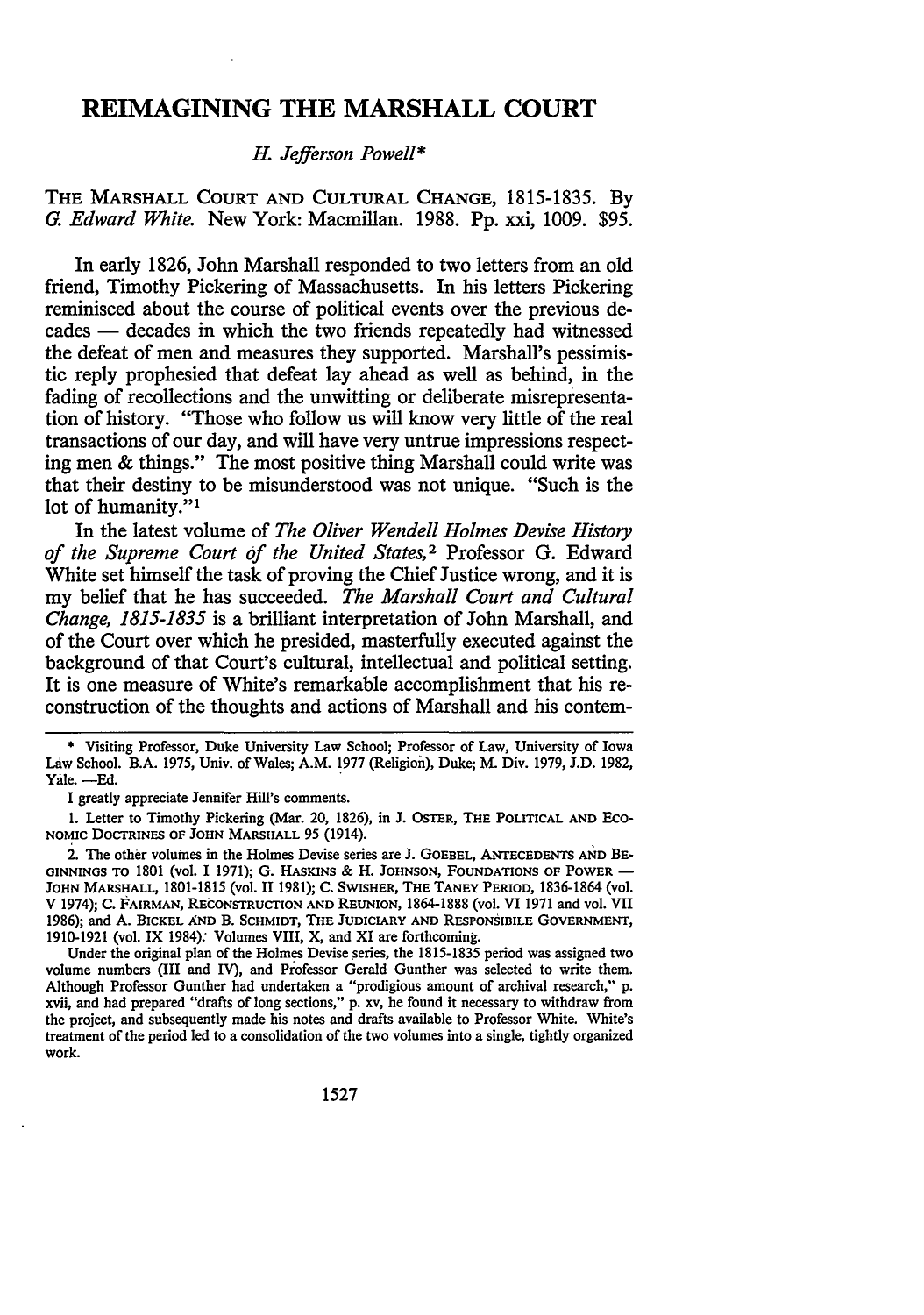poraries is free of anachronism, and yet allows us to see how our modern notions about the Marshall Court evolved.

This is no simple task,<sup>3</sup> largely because of the cultural changes that were so apparent to Marshall himself late in his life.<sup>4</sup> Marshall's generation grew up in an intellectual and social environment that Daniel Boorstin has aptly described as a "lost world."5 The Marshall Court Justices lived in a period of explosive population growth accompanied by a dramatic increase in personal mobility (pp. 13-20), of rapid transition from late-colonial economic patterns to an industrialized and economically interdependent commercial society (pp. 21-23), and of the breakdown of eighteenth-century concepts of social and political hierarchy (pp. 23-27). Like many other Americans, the Justices reacted to the transformation of their world by attempting to recast the republican ideology of the Revolutionary era in ways congruent with nineteenth-century reality (pp. 73-75). White recognizes the effect of these cultural changes on the Court and he identifies "the origins of Marshall Court jurisprudence" in the Court's understanding of the interaction of its eighteenth-century "ideological paradigm" with the experiences of nineteenth-century American social change (p. 11). One of White's primary concerns is to describe "the uniqueness, the 'differentness,' and the time-boundedness of the later Marshall Court" (p. 927). According to White, the Marshall Court was "a Court of its age" (p. 10), and he emphasizes that if we wish to understand that  $Count$  - rather than merely comb its opinions in search of rhetorical ammunition for contemporary disputes - we must enter into its rather alien world of thought and emotion. White makes this understanding possible by reinterpreting the Court's words and deeds in the light of a sophisticated understanding of the Court's original cultural background.

The contemporary task of reimagining the Marshall Court is hampered as well by the deeply entrenched and essentially stereotypical labels that are commonly applied to the Court. "Nationalist," "Federalist," "property-conscious," and "Chief-Justice dominated," are some of the most important (p. 1). "Republican" is a much newer label that has played an important role in historical and (more recently) legal

<sup>3.</sup> *See* White, *Imagining the Marshall Court,* 1986 SUP. Cr. HIST. SOCY. Y.B. 77.

<sup>4.</sup> In 1827 Marshall wrote Pickering that since their youth, "Things are very much changed as well as men." Letter to Timothy Pickering (Mar. 15, 1827), in J. OSTER, *supra* note 1, at 96.

<sup>5.</sup> D. BoORSTIN, THE LOST WORLD OF THOMAS JEFFERSON (1948). The bitter personal animosity between Jefferson and Marshall in their later years was intellectually fratricidal: The two men had far more in common with each other than with respectively, latter-day Jeffersonians or nationalists. On the shared intellectual world of the founding generation, see R. WIEBE, THE OPENING OF AMERICAN SOCIETY (1984), and for a recent argument that Jefferson's fundamental views actually were radically different from those of the "liberal" mainstream, see R. MAT· THEWS, THE RADICAL POLITICS OF THOMAS JEFFERSON: A REVISIONIST VIEW (1984).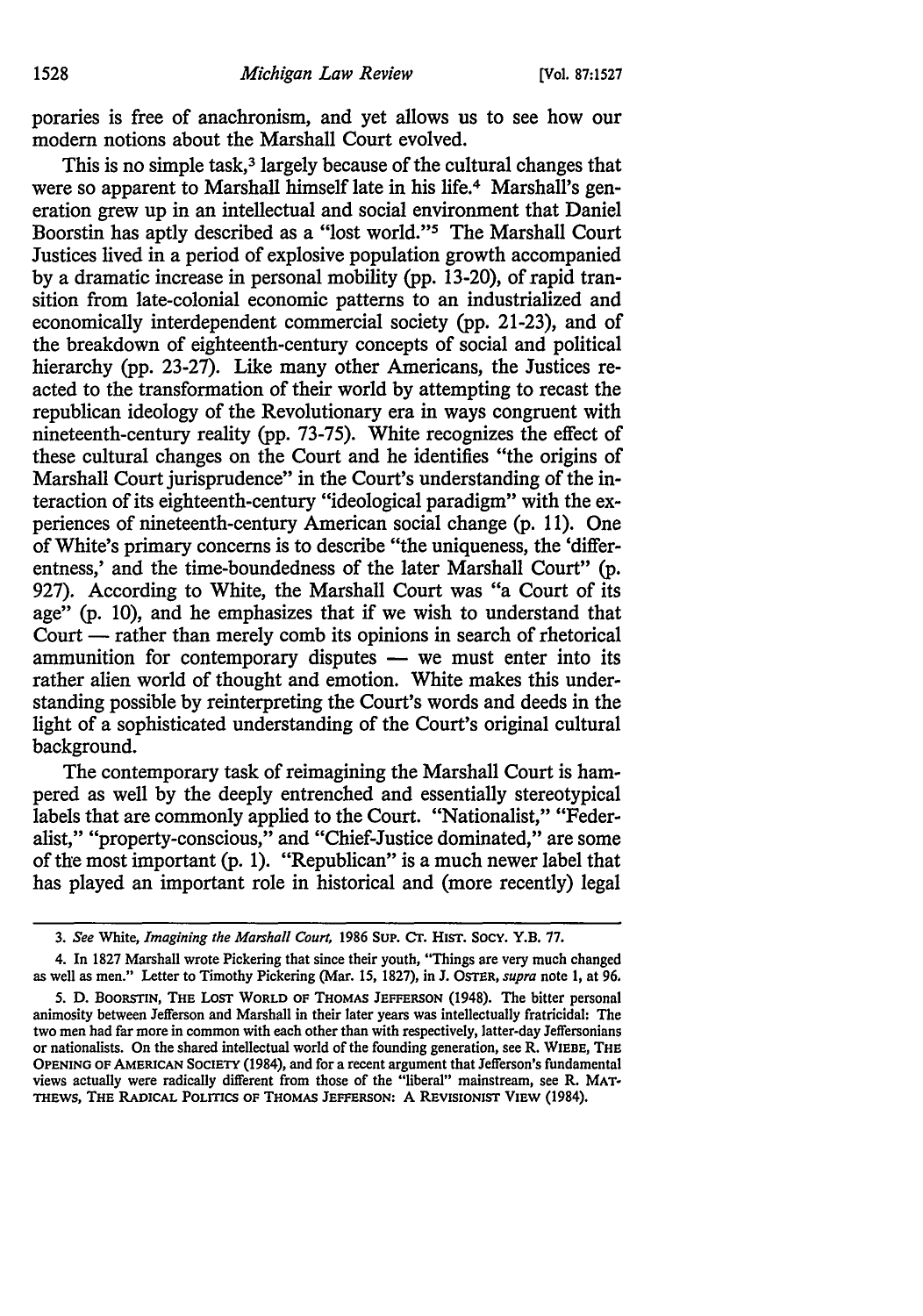scholarship on the period.<sup>6</sup> White's attitude toward such categorizations is wisely balanced. In a thoughtful essay on historical revisionism published several years ago, White insisted that the "established sense of the raw materials of a given portion of history" is unlikely to be wholly misguided, and that the most successful revisionist histories are those that identify connections between accepted commonplaces and "new angles of vision."7 In this decidedly revisionist volume, White has followed his own advice: He acknowledges the "modicum of truth" in the "[e]ntrenched historical labels" (and in their recent "republican" competitor) but refuses to permit them to constrain fresh interpretations of the evidence (p. 2). The result is a convincing argument that none of the established categories is adequate unless we rework them to correspond more closely to the Marshall Court's concerns than to our own.

The third great threat to a successful reconstruction of the Marshall Court's life and meaning lies in the ongoing political significance of that Court's legacy. It does matter, at least on a verbal level, whether Marshall and his colleagues can be characterized as nationalists (and therefore proto-New Deal supporters of federal legislative power), propertarians (and therefore the legal forebears of economic substantive due process), apolitical jurists (and therefore the original , proponents of judicial restraint), and so on. One of the virtues of *The Marshall Court and Cultural Change* is White's scrupulous concern for the historically convincing rather than the politically expedient. The results may not please activists of the right and left, but they are by the very same token so much the more persuasive.

In the following section of this review I briefly examine White's reinterpretation of the claims that the Marshall Court was dominated by its Chief Justice, that its aim and accomplishment was to separate a distinct set of legal issues from the realm of politics, and that the Court was "nationalist." In the concluding section I comment on the significance of *The Marshall Court and Cultural Change* for the discipline of constitutional history.

### I. REINTERPRETING TRADITIONAL LABELS

"Everyone" knows that John Marshall exercised a unique dominance over "his" Court. In three-and-a-half decades the Chief Justice delivered 547 opinions for the Court, while his combined associates wrote a total of 574 such opinions'(p. 191). Only-once in all that time did Marshall dissent publicly in a constitutional case. 8 With only the

<sup>6.</sup> For an excellent survey of the historical issues of "republicanism," see Kerber, *The Ideology of the Revolutionary Generation,* 37 AM. Q. 474 (1985).

<sup>7.</sup> White, *The Art of Revising History: Revisiting the Marshall Court,* 16 SUFFOLK U. L. REV. 659 (1982).

<sup>8.</sup> Ogden v. Saunders, 25 U.S. (12 Wheat.) 213 (1827). Significantly, the four Justices in the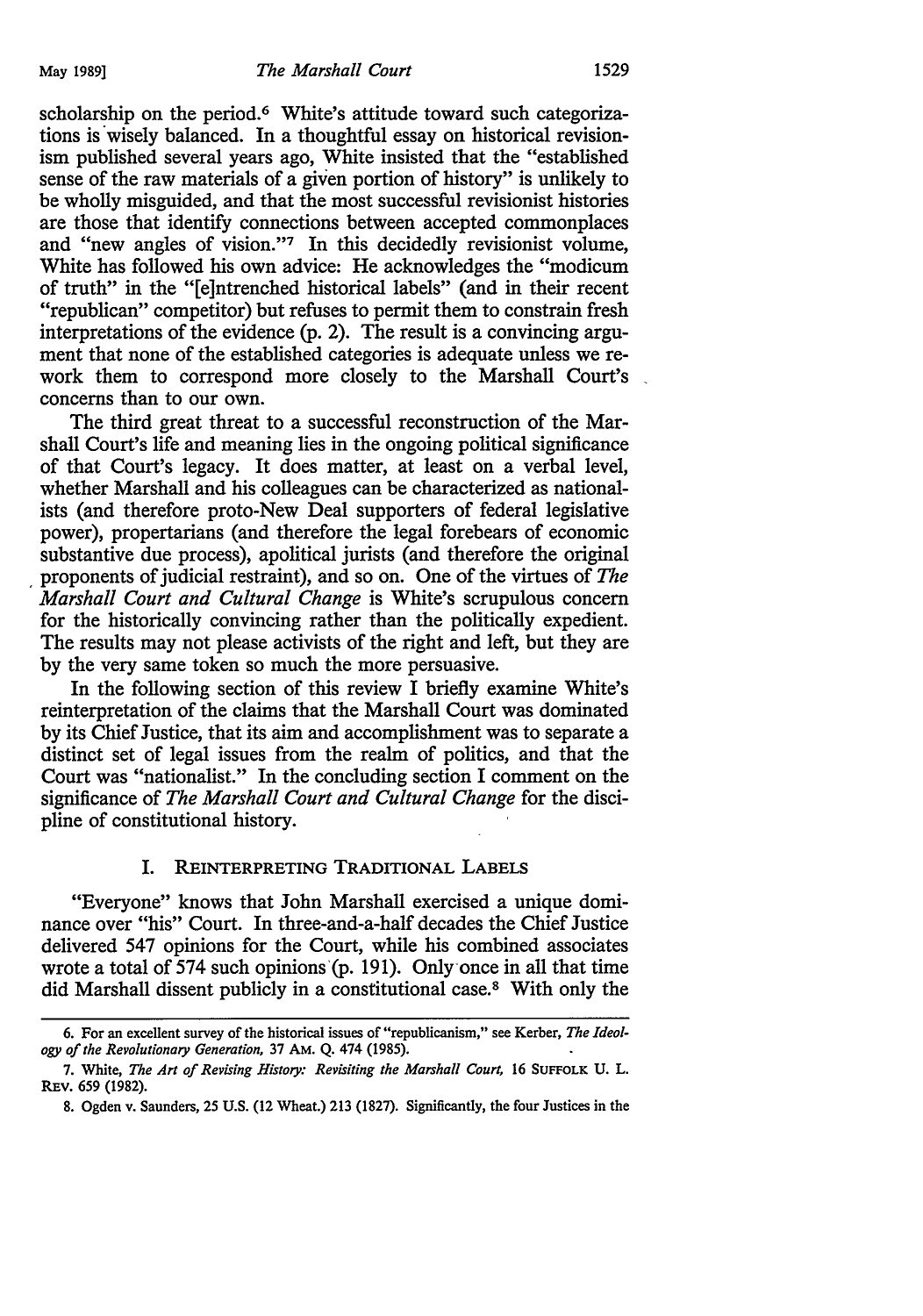rarest of exceptions, Marshall pronounced all major constitutional judgments.9 Most of Marshall's colleagues on the Court have faded from professional memory altogether  $-$  swallowed up, as it were, in the unquestioned preeminence of their Chief Justice.

Chapters three through six of *The Marshall Court and Cultural Change* (pp. 157-426) are a sustained and successful attempt to reconsider this common picture of the Marshall Court as an assembly of nonentities led by a juristic giant. The work of the Court, as White reconstructs it, was the product of a complex set of collaborations among Justices  $-$  including, at times vitally, the "silent" or nonwriting members of the Court - the lawyers who argued before them, and other individuals, especially the Court's reporters.<sup>10</sup> Some of Marshall's most renowned opinions, for example, owed a striking debt to the arguments of the Supreme Court bar.<sup> $11$ </sup> The Court's collegial and consultative mode of deciding cases, including the high premium on participation by Justices who seldom delivered the Court's opinions,12 provide another instance of collaboration. John Marshall certainly was central to the Court's life during his years as Chief Justice, but his primacy did not negate or exclude the vital contributions of many others.

John Marshall's admirers long have maintained that his greatest accomplishment lay in his creation of a sphere of constitutional *law,*  separate and distinct from the arenas of political practice and theory. Within this sphere, unelected and life-tenured judges legitimately may overrule the decisions of electorally responsible officials so long as they base their judgments on law rather than politics. As Professor George L. Haskins has argued, Marshall strove to establish the Supreme Court as "a bulwark of an identifiable rule of law as distinct from the accommodations of politics."<sup>13</sup> Critics of this celebratory interpreta-

9. Definitions of "major constitutional judgments" may differ, of course, but a plausible argument can be made that, besides *Ogden,* Marshall failed to author a major constitutional opin· ion of the Court only twice during his tenure. *See* United States v. Hudson & Goodwin, 11 U.S. (7 Cranch) 32 (1812) (Johnson, J.) (denying existence of federal common law of crimes); Martin v. Hunter's Lessee, 14 U.S. (1 Wheat.) 304 (1816) (Story, J.) (upholding Judiciary Act provision granting Supreme Court jurisdiction over state court judgments in certain situations).

10. One of the reporters, Henry Wheaton, seems to have exercised considerable independent discretion in the preparation of the published opinions with the Court's knowledge and approval. *See, e.g.,* pp. 384-426.

11. *See, e.g.,* pp. 247-50, where White compares the opinions in McCulloch v. Maryland, 17 U.S. (4 Wheat.) 316 (1819), and Cohens v. Virginia, 19 U.S. (6 Wheat.) 264 (1821), to the re· ported arguments of William Pinkney.

12. *See, e.g.,* pp. 318-21 (discussing the contributions of Thomas Todd), 321-27 (discussing Gabriel Duvall), and 327-32 (discussing Brockholst Livingston).

13. G. HASKINS & H. JOHNSON, *supra* note 2, at 7. Haskins' coauthor, Professor Herbert A. Johnson, shared this interpretation of the Marshall Court. *See, e.g., id.* at 399-400.

majority were unable to agree upon an "opinion of the Court" and resorted to *seriatim* opinions. Even in *Ogden*, therefore, Marshall's opinion, which was joined by Story and Duvall, commanded more support than any other Justice's.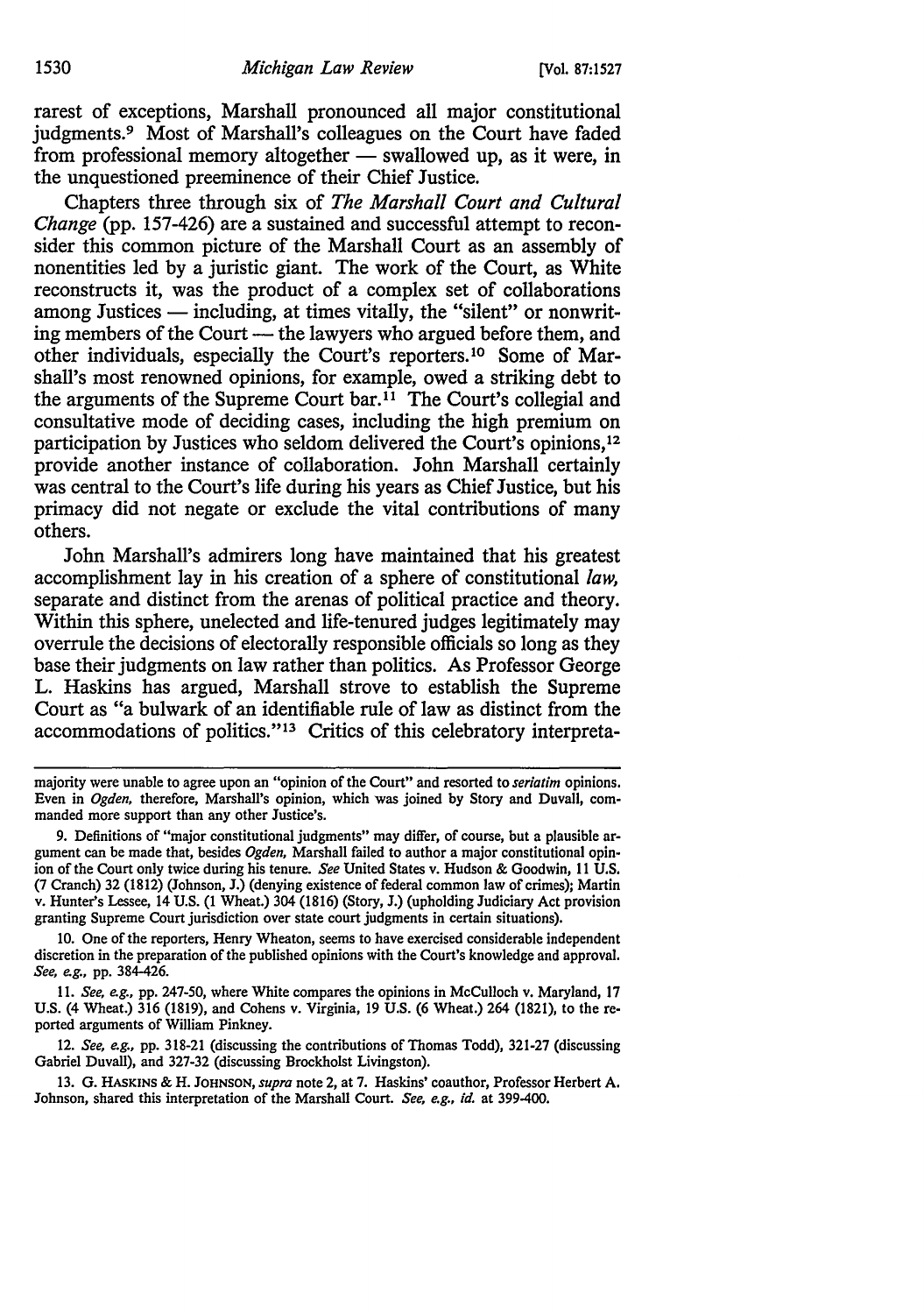tion of the Marshall Court often simply have inverted it, arguing that Marshall and his colleagues were determinedly antidemocratic politicians masquerading their usurpation of power behind a veneer of legalistic argument.14

In this volume White reshapes this interpretive dichotomy between law and politics. For Marshall and his contemporaries, White argues, the crucial "jurisprudential issue" was "the problem of judicial 'discretion' and the related problem of distinguishing the judicial declaration of legal principles from partisan political activity" (p. 4). White explains that both the English political tradition and American notions of republicanism led the Court to deny that judges can or should "make" law; instead, the Justices believed that judges "only discovered certain universal or fundamental principles" (p. 196). But this view of judging was not an early nineteenth-century precursor to legal formalism, for Marshall and his contemporaries did agree that "law, especially constitutional law, embraced politics and political theory" (p. 196), and as a result they expected "the federal judges and the federal courts [to] reflect the political interests and goals of the federal government" (p. 118). The Court's political role was known and accepted as legitimate, but the Justices' legitimate political tasks were sharply distinguished from the partisan activities of elected politicians. "The limits on judging imposed by early nineteenth-century jurisprudence were not so much limits focusing on subjectivity, nor limits focusing on politics as separate from law, as they were limits focusing on partisanship" (p. 199), White argues. Many aspects of the Marshall Court's working life reflect the Justices' deep concern for separating themselves from partisanship: their intensely collegial mode of reaching decisions, which involved genuine effort to obtain the views and secure the assent of all the Court's members to its judgments; their substitution of a single "opinion of the Court" for *seriatim* opinions; their careful avoidance of overt identification with the policies and fortunes of partisan politicians, which characterized some federal judges in the 1790s (and indeed led to the impeachment of Justice Samuel Chase); and their sometimes disingenuous attempts to deny personal involvement in cases coming before the Court (pp. 164-200).

The problem of being political without being partisan was, in jurisprudential terms, the problem of discretion. That judges were limited to finding and declaring law (rather than making it) did not mean to early nineteenth-century Americans that some sort of mechanical jurisprudence was possible.

The task of finding and declaring a source of law, and applying it to a particular case, was not regarded as lawmaking. However, serious ques-

<sup>14.</sup> *See, e.g.,* c. HAINES, THE ROLE OF THE SUPREME COURT IN AMERICAN GOVERNMENT AND PoLmcs, 1789-1835 (1944); Nedelsky, *Confirming Democratic Politics: Anti-Federalists, Federalists, and the Constitution* (Book Review), 96 HARV. L. REV. 340 (1982).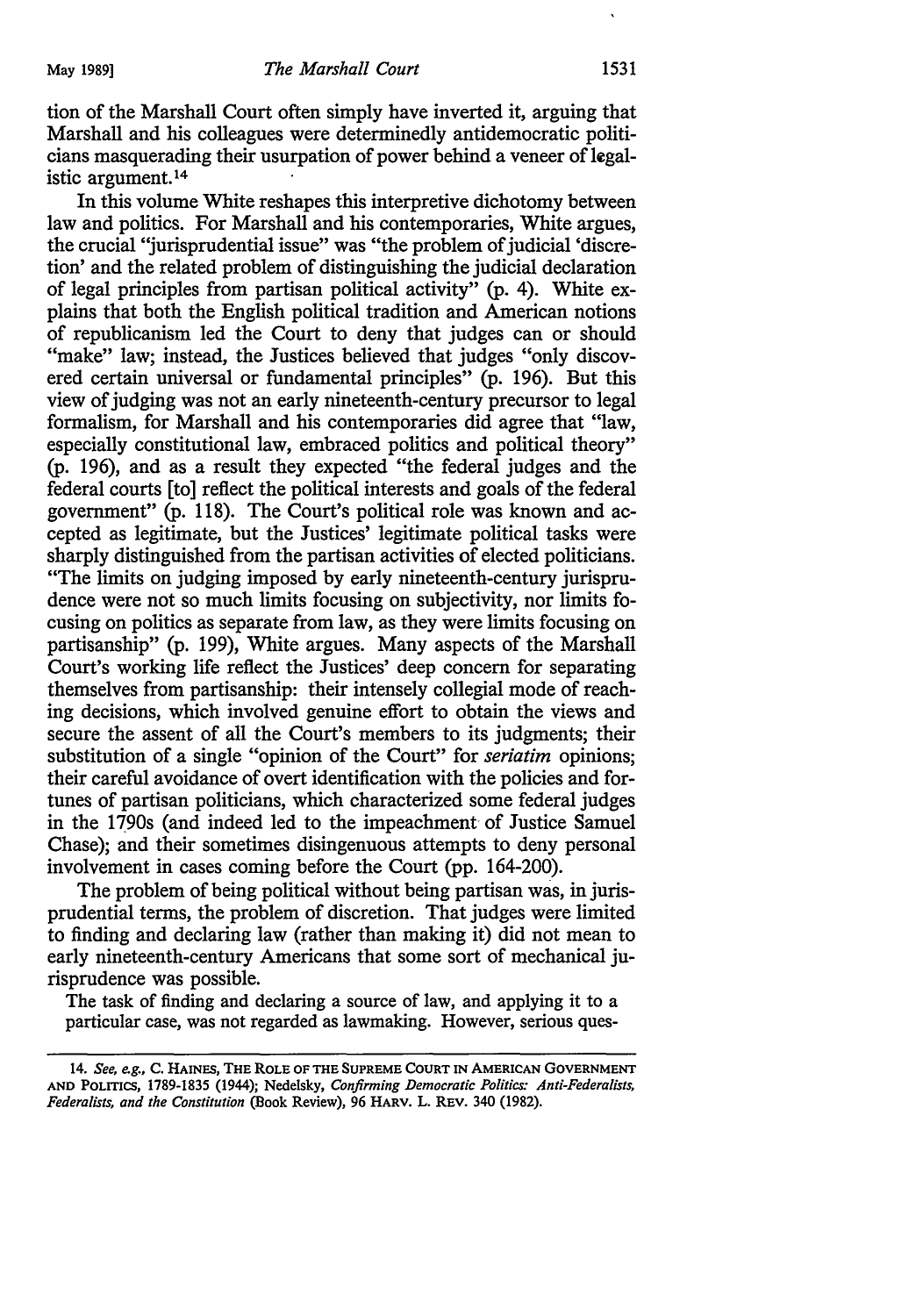tions of judicial discretion remained, one being whether a judge was entitled to apply the particular source he had deemed appropriate to a given case, another being whether the court in which the judge sat was entitled to decide that sort of case at all. The objection to federal court judges' declaring common law rules, for example, was not that in so doing those judges would be making rather than finding law, but that they either had no authority to use the common law or other source in the particular case they were deciding, or that they had no authority to declare common law rules at all in a given substantive area. [p. 118]

The Marshall Court's objective  $\equiv$  and to a considerable extent its accomplishment, at least in the minds of contemporaries  $(p. 964)$  — was to distinguish between the illegitimate employment of individual (partisan, interested) discretion and the Court's legitimate exercise of legal discretion. Selecting which of the various sources of law were applicable to a given case (pp. 112-13), the very essence of judicial lawmaking to modern observers, was for Marshall and his contemporaries the means whereby the Justices' personal wills and discretion were constrained by "the will of the law" (pp. 196, 972). Even the Court's contemporary critics, by and large, objected not to the Court's purported method of decisionmaking but instead to what they saw as covert partisanship (p. 973). Neither its critics nor the Court itself believed that the Justices had "stop[ped] deciding political issues." <sup>15</sup> Rather, White argues, the Justices were "convinced that the de-emphasis of overt partisanship and the emphasis of a judicial obligation to subordinate individual discretionary choice to the 'discretion of the law' was an important means of gaining legitimacy for their pronouncements. To say that is not to say that the Court elevated law above politics" (p. 964).

One of the most widely shared twentieth-century perceptions of the Marshall Court is that it was "nationalist." Marshall's great biographer Albert Beveridge wrote many years ago that Marshall's "one and only great conception" was "American Nationalism,"<sup>16</sup> and Charles Warren's classic historical study of the Supreme Court concluded that Marshall's jurisprudence helped "steadily enhance[ ] the power of the National Government."<sup>17</sup> More recently, Professor Charles Black suggested that the establishment of a nationalist constitutional law was Marshall's greatest achievement. 18 Professor White's interpretation of the Marshall Court's treatment of issues of federalism and sovereignty reveals that the Court's nationalism was considerably more nuanced than we often have realized. The Court's decisions, White points out, were made against a background of intense political concern over " 'consolidation,' a catchword for the aggrandizement of

18. C. BLACK, THE HUMANE IMAGINATION 140-55 (1986).

<sup>15.</sup> P. 196 n.165.

<sup>16. 4</sup> A. BEVERIDGE, THE LIFE OF JOHN MARSHALL 1 (1919).

<sup>17. 1</sup> C. WARREN, THE SUPREME COURT IN UNITED STATES HISTORY vii (1922).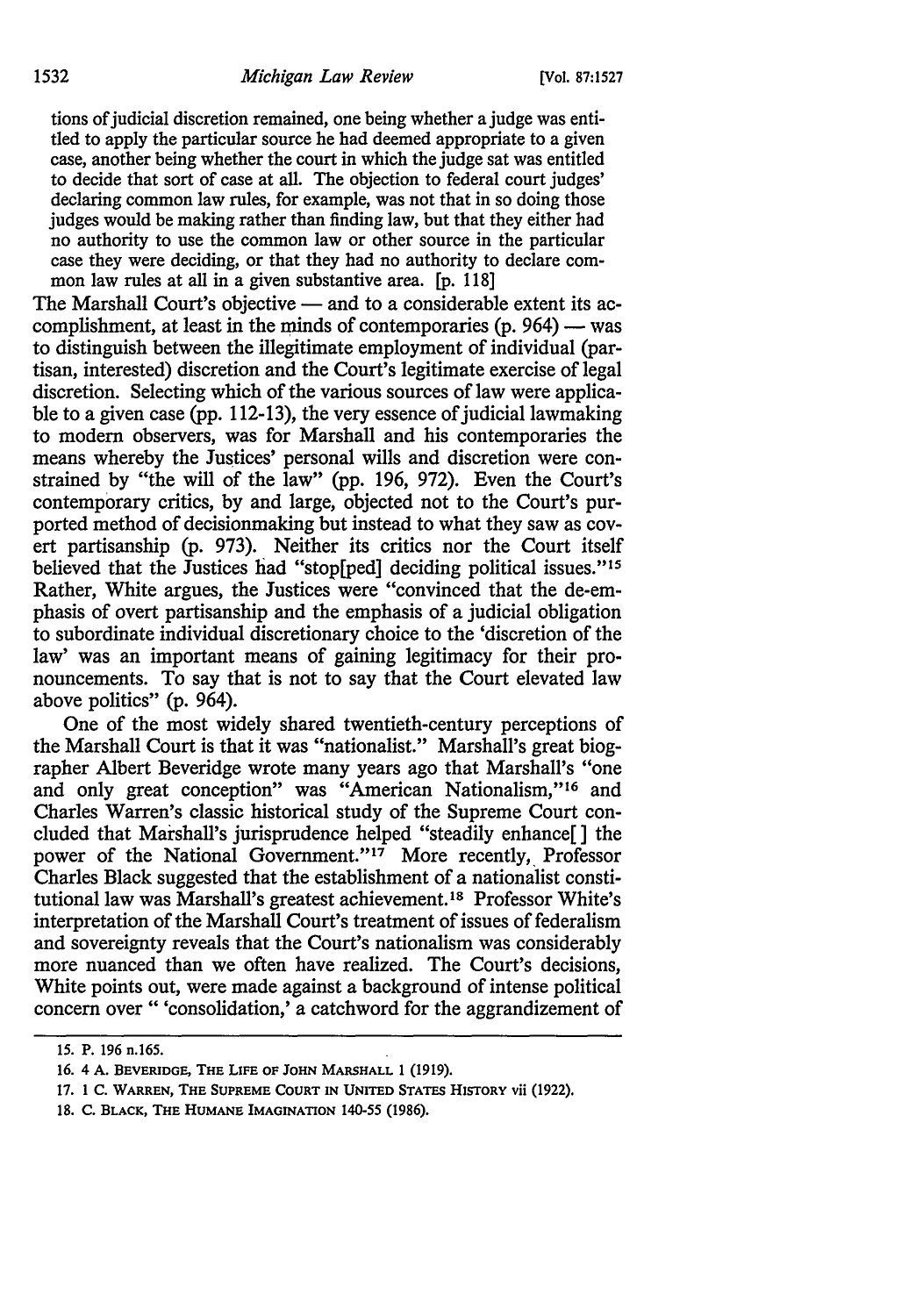the sovereignty of the federal government at the expense of the sovereignty of the states" (p. 126). During the great constitutional crisis provoked by the passage of the Alien and Sedition Acts of 1798 and resolved by Jefferson's election to the presidency, the Republicans successfully branded their more nationalistic opponents as advocates of a consolidation of power in the federal government that ultimately would subvert republicanism itself.<sup>19</sup> In the aftermath of the crisis, the charge of consolidation was a potent political accusation, and Marshall and colleagues were obliged by intellectual and pragmatic concerns to take account of the fear of federal power (p. 127).

That the Marshall Court's constitutional cases almost invariably raised the spectre of consolidation in critics' minds was largely the consequence of the widespread belief in what White terms "the coterminous nature of federal power" (p. 503). It was simply axiomatic to virtually all early nineteenth-century Americans that the legislative, executive and judicial powers of the federal government were identical in scope: If one branch of the government could address an issue, assert jurisdiction, or draw on a particular source of law, all could. "Once that assumption was seriously held, every potential expansion of federal judicial power, if warranted by the Constitution, was a potential expansion of legislative power, and every potential extension of Congress's power at the expense of the states a potential increase in the jurisdiction of the federal courts" (p. 125). Understanding the role this thinking played in Marshall's era allows us to comprehend, for example, why the existence of a federal common law was so bitterly disputed. If federal judges were entitled to declare law based on "the common law," an amorphous body of legal principles and precedents addressing virtually all areas of social life, then Congress presumptively was entitled to legislate in those same areas, and would, at a stroke, become legislatively omnicompetent. Similar arguments could be made about the Supreme Court's exercise of jurisdiction to review state court decisions and, indeed, about most of the major constitutional decisions of the Marshall Court. The logic of coterminous power theory made those decisions look bluntly consolidationist.

The Marshall Court's response to this dilemma evolved over time and had practical as well as jurisprudential aspects. On a practical level the Justices generally avoided blatantly consolidationist rhetoric,20 and they exercised their power to review state judgments with

<sup>19.</sup> *See, e.g, Republican Manifesto: The Virginia Report,* in THE MIND OF THE FOUNDER: SOURCES OF THE POLITICAL THOUGHT OF JAMES MADISON 297 (M. Meyers ed. 1973).

<sup>20.</sup> Contrast Marshall's careful argument that *McCulloch* was reconcilable with the Virginia Report of 1800 (the "Old Testament" of the anticonsolidationists) in his newspaper defense of the decision with Alexander Addison's attack on the Report, in which Addison candidly admitted that his views theoretically amounted to an admission of congressional omnicompetence. *See*  Addison, *Analysis of the Report of the Committee of the Virginia Assembly,* in 2 AMERICAN POLITICAL WRITING DURING THE FOUNDING ERA 1760-1805, at 1055, 1066 (C. Hyneman &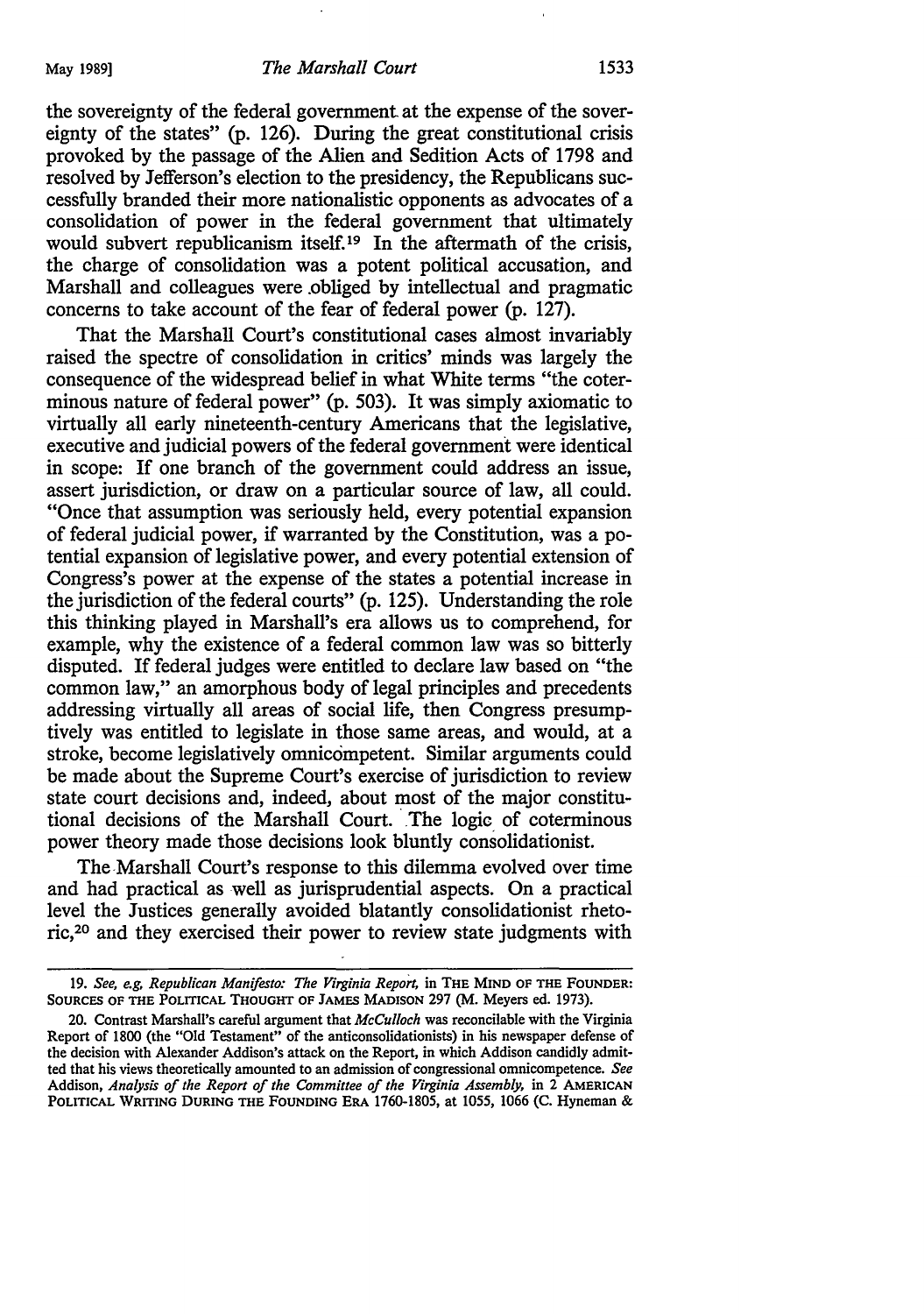great care. 21 More fundamental, however, is the fact that most of the Justices were not extreme nationalists. Their primary concern was not with "the development of national institutions" or with "sustain[ing] regulatory policies instituted by the national government" (p. 486). Rather, their "nationalism" was "essentially concerned with the preservation of the Union against dissolution as the American republic expanded" (p. 487). Marshall and most of his colleagues<sup>22</sup> labored to sustain federal supremacy and sovereignty to check the centrifugal forces of state and regional parochialism, not to enable the national government to undertake affirmative activities. "An image of chaos, and the ever-present potential for decay and dissolution, were the spectres against which Marshall's theory of sovereignty was erected" (pp. 592-93).

Through legal doctrine, the Marshall Court's solution to the twin problems of consolidation and dissolution was a sort of jurisprudential compromise. "Concurrent power theory," as reflected in *Gibbons v. Ogden,* 23 allowed the Court to sustain the constitutionality and supremacy of congressional legislation without denying the continuing sovereignty of the states in some areas of federal authority (pp. 575- 80), an effort that was politically expedient though intellectually uncomfortable for Marshall, among others. The Court was more successful in defending its own claim to final authority over the Constitution's interpretation throughout the federal system. By the end of Marshall's tenure he and his colleagues had accepted "an implicit constitutional compromise ... consisting of retention of the extensive Article III powers claimed by the Marshall Court and a circumscription of the equally extensive Article I powers claimed for Congress" (p. 594). The Marshall Court's "nationalism," in the end, had more to do with assuring its own prerogatives than with endorsing, a century early, the New Deal vision of a powerful national government. *Cooper v. Aaron*,<sup>24</sup> it seems, has a greater claim to Marshallian ancestry than does *Wickard v. Filburn.* 2<sup>5</sup>

23. 22 U.S. (9 Wheat.) 1 (1824).

24. 358 U.S. 1, 18 (1958) (stating that the Court's constitutional interpretations are "the supreme law of the land").

25. 317 U.S. 111, 120 (1942) (stating, of *Gibbons,* "At the beginning Chief Justice Marshall described the federal commerce power with a breadth never yet exceeded.").

D. Lutz eds. 1983). *See generally* JOHN MARSHALL'S DEFENSE OF McCULLOCH v. MARYLAND (G. Gunther ed. 1969).

<sup>21.</sup> Referring in particular to Story, White writes that "while some of [the Court's] most influential Justices may have been consolidationist in theory, they were careful not to be overly consolidationist in practice." P. 494.

<sup>22.</sup> White recognizes that Story was a significant exception to this statement. Pp. 487, 593- 94.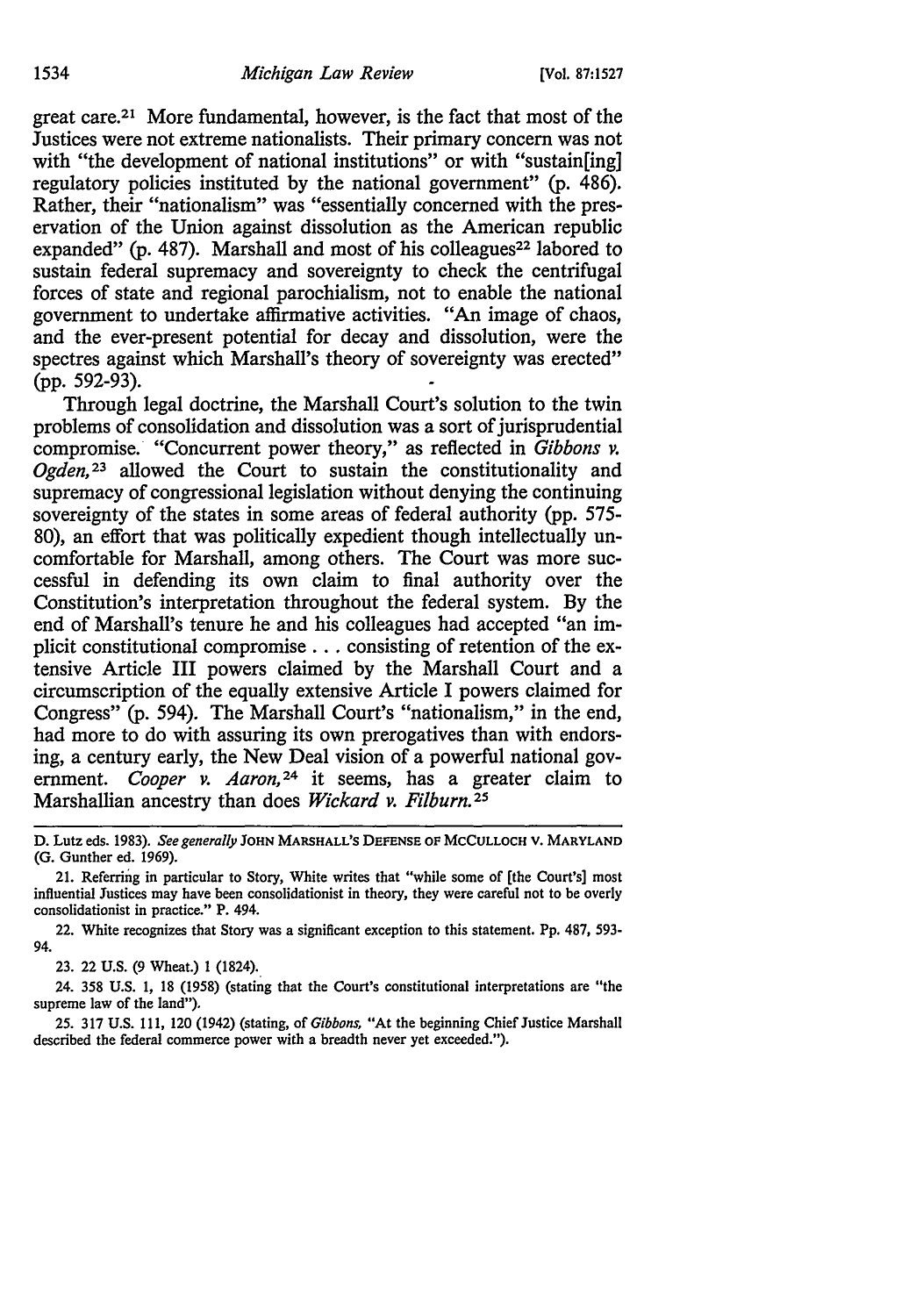#### II. A NEW CONSTITUTIONAL HISTORY

Professor White has made a major contribution to the legal historical literature on the early Republic. We will not think about John Marshall in the same ways we did before. But White's achievement goes beyond even that considerable success. *The Marshall Court and Cultural Change,* along with recent works by a few other scholars,26 evidences the arrival of a new and vastly more sophisticated approach to the writing of constitutional history than has dominated the field until now. Traditional constitutional historians have tended to focus rather narrowly on the Supreme Court and on the Court's role in shaping legal doctrine and American political life. The Holmes Devise series itself represents a conscious choice to adopt this approach to the field. Although some work of lasting importance has emerged from this method of writing constitutional history, the approach nevertheless is systemically plagued with certain problems. Most important, traditional constitutional history easily, indeed almost unavoidably, slides into anachronism  $-$  the unwitting treatment of past institutions, persons and ideas as if they were contemporary.

The temptation to anachronism is especially acute in dealing with the Marshall Court, which seems so familiar, so "modem" in many ways. When White observes that "the two great jurisprudential issues" of the Court's era were "consolidation and judicial discretion" (p. 156), we naturally but mistakenly think that the Court and its contemporaries were concerned with the same issues of federalism and judicial process that worry us today. But as White shows, they were not, and it is as vital as it is difficult to keep in mind the cultural distance between early nineteenth-century America and the United States of the present.

In addition to its propensity for anachronism, traditional constitutional history has proven itself vulnerable to distortion by modem political needs and preferences. As I noted earlier, what the Marshall Court thought and said about the Constitution is legally and politically significant. This is hardly surprising in a legal culture shaped by common law notions of tradition and precedent, but it nonetheless exerts a powerful and continuous pressure on the constitutional historian to produce expedient results consistent with his or her normative constitutional commitments.

Another major problem with much (although by no means all) traditional constitutional history has been its relative isolation from

<sup>26.</sup> *See, e.g.,* E. FONER, RECONSfRUCTION: AMERICA'S UNFINISHED REVOLUTION, 1863- 1877 (1988); H. HARTOG, PUBLIC PROPERTY AND PRIVATE POWER: THE CORPORATION OF THE CITY OF NEW YORK IN AMERICAN LAW, 1730-1870 (1983); H. HYMAN & W. WIECEK, EQUAL JUSTICE UNDER LAW: CONSTITUTIONAL DEVELOPMENT, 1835-1875 (1982); W. NEL-SON, THE FOURTEENTH AMENDMENT: FROM POLITICAL PRINCIPLE TO JUDICIAL DOCTRINE (1988).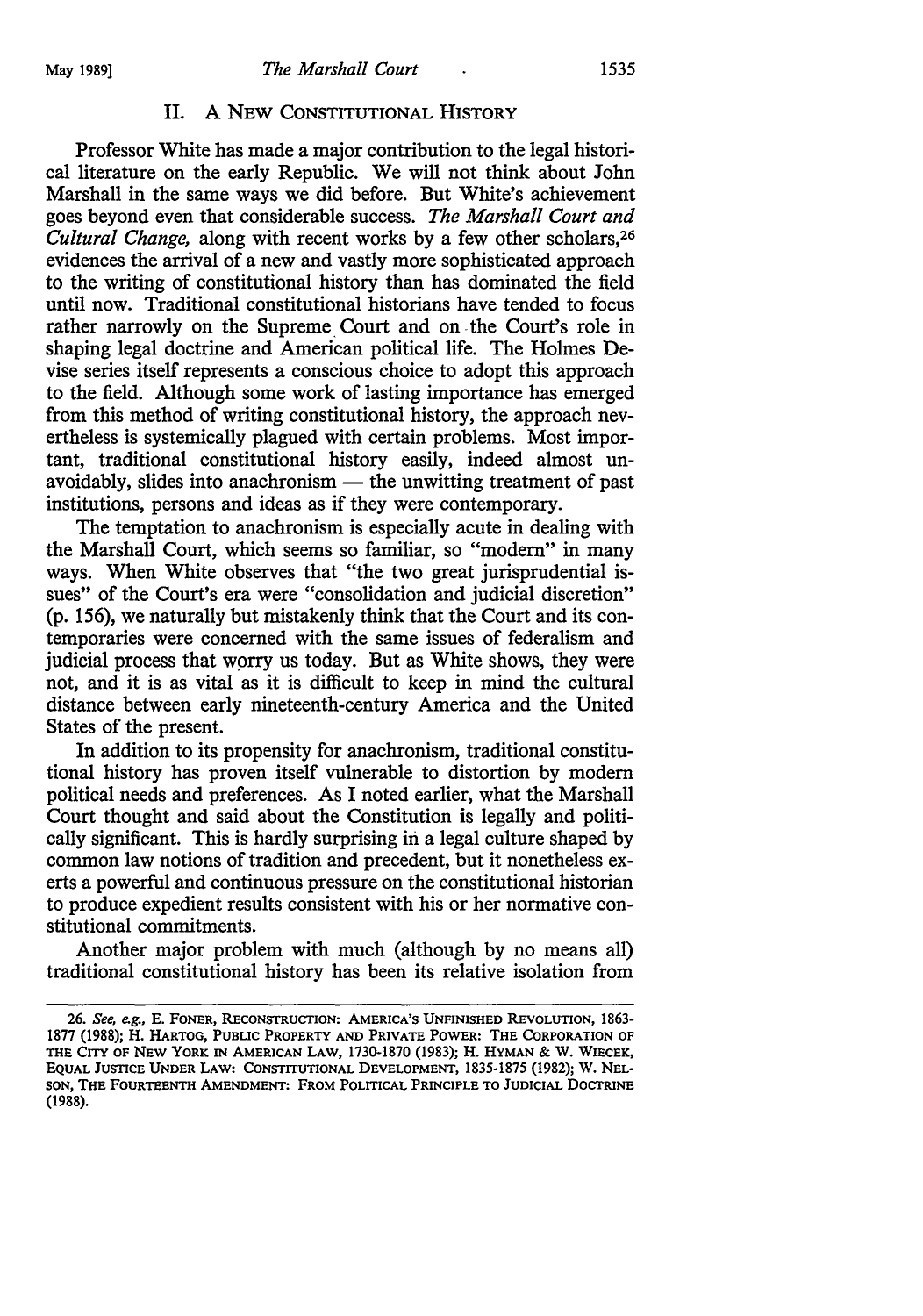other modes of exploring American history. Many constitutional historians have written without paying serious attention to the literature in historical disciplines other than legal and national political history.

*The Marshall Court and Cultural Change* contradicts each of these generalizations. White's work rests upon a broad familiarity with scholarship on the intellectual, cultural and social history of the early Republic, as well as with the political and legal-historical literature.<sup>27</sup> White's interpretation of the jurisprudence of Marshall and his colleagues is guided not by a quest for the useful but by a desire to "surmount the gaps between them and ourselves" (p. 975) and thereby to understand the Marshall Court's actions and achievements as something more than valuable precursors of contemporary debates. White's historical sophistication and his refusal to succumb to expediency have enabled him to write a study of the Marshall Court that is remarkably free of anachronism.

In his brief but useful introduction, White discusses several of the specific methods he used in researching and writing the book (pp. 1- 10). One was a careful reconstruction of the processes by which the Court's decisions were produced, from its initial assertion of jurisdiction, through the advocates' arguments and the Justices' deliberations, to the oral presentation and subsequent publication of the opinion(s) (p. 4). A second method involved the employment of "certain reading techniques." White paid close attention to the Court's use of "cultural signifiers, words intended to convey a bundle of associations and thereby to invoke an appeal to values perceived to be of great importance in the culture" (p. 4). He also closely examined the Court's implicit judgment as to which issues were "pressing and significant" and which were "beyond dispute, insignificant, or too complex," and to those propositions that Marshall and his contemporaries regarded as too obvious to debate (pp. 4-5). White's third method was the use of a working hypothesis, which the evidence richly confirms, that the Marshall Court's development of legal doctrine was itself "an ideological exercise" (p. 5) by which the Court acted both as "a barometer and a precipitator of cultural change" (p. 965).

White's general approach and specific methodologies reflect a new and much more satisfactory mode of writing constitutional history than has been the general practice. White's writing style is equally admirable: *The Marshall Court and Cultural Change* is a joy to read. 28 One can only hope that it will be imitated as well as admired.

<sup>27.</sup> The most serious fault with *The Marshall Court and Cultural Change* (aside from its exorbitant price) is its lack of a bibliography and the paucity of references to secondary literature in the footnotes. Readers unfamiliar with, for example, the historical literature on "republican· ism" receive inadequate assistance from White in locating the relevant scholarship.

<sup>28.</sup> Among the myriad examples, consider White's summary description of the personality of William Wirt, United States Attorney General under Monroe and Adams: